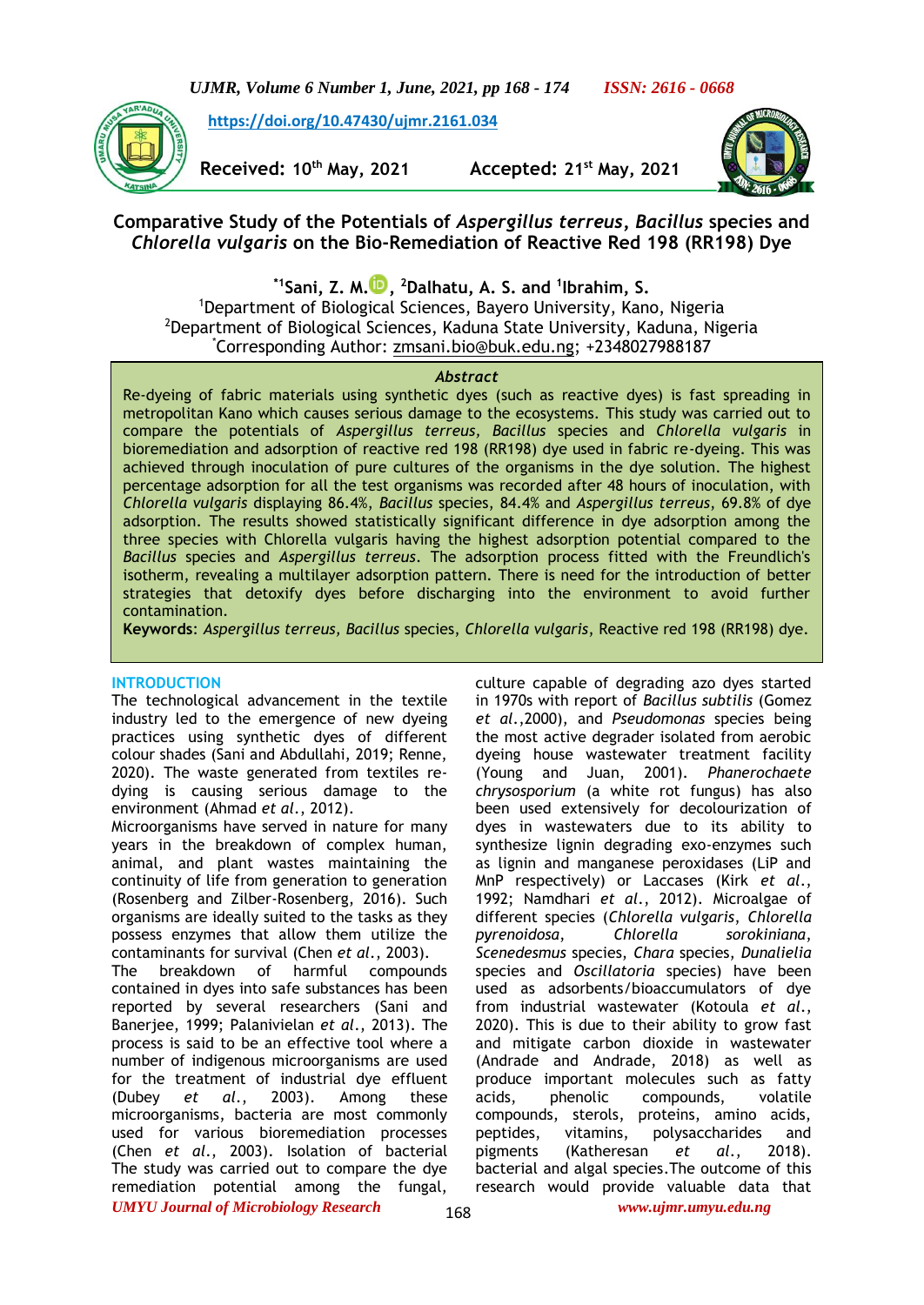could inform local strategy, review of existing environmental and health policies.

## **MATERIALS AND METHODS**

Wastewater containing Reactive red 198 (RR198) dye was collected from Kofar Na'isa dyeing pit. Microorganisms used in this study were from the fungal, bacterial and algal species. *Aspergillus terreus* and *Bacillus* species were isolated from dye-contaminated soil of Kofar Na'isa dyeing pit, while *Chlorella vulgaris* was collected from Department of Plant Biology, Bayero University, Kano.

### **Isolation of** *Aspergillus terreus* **and** *Bacillus* **species**

*Aspergillus terreus* was isolated using the dilution plating and direct isolation methods as described by Al-Mohanna (2016). Media (Potato dextrose agar (PDA) and Potato dextrose broth (PDB)) used, were prepared according to the method of Cheesbrough (2000). One gram of the dye-contaminated soil sample was placed in a sterilized test-tube, to which 9 ml of distilled water was added (stock solution). The solution was mixed thoroughly and allowed to sediment for 15 minutes. Five sterilized test-tubes labeled  $(10^{-1} - 10^{-5})$  were arranged accordingly with each containing 9 ml of distilled water. Using a sterilized syringe, 1 ml of the stock solution was transferred into the test-tube labeled 10<sup>-1</sup> which was mixed carefully. Using another sterilized syringe, 1 ml from the  $10^{-1}$ test-tube was transferred to the second testtube labeled  $10^{-2}$ . The dilution subsequently continued to the fifth test-tube, giving dilutions of  $10^{-1}$ ,  $10^{-2}$ ,  $10^{-3}$ ,  $10^{-4}$  and  $10^{-5}$  respectively. Individual sterilized syringes were also used to transfer aseptically 1 ml from each dilution into each of the corresponding labeled petri-dishes. The prepared PDA was aseptically poured into each petri-dish, swirled to have a thorough mixture and allowed to solidify, afterwards incubated at 37°C for 5 days. *A. terreus* was further sub-cultured for another 5 days on PDB for the assay (Benson, 1998).

The isolation *Bacillus* species was done using the pour plate and streak culture methods as described by Lee *et al*. (2013). Nutrient agar and nutrient broth were used for culturing the isolate as described by Cheesbrough (2000). One gram of the dye-contaminated soil sample was placed in a sterilized test-tube, to which 9 ml of distilled water was added (stock solution). The solution was mixed thoroughly and allowed to sediment for 15 minutes. Five sterilized test-tubes labeled  $(10^{-1} - 10^{-5})$  were arranged accordingly with each containing 9 ml of distilled water. Using a sterilized syringe, 1 Where,

ml of the stock solution was transferred into the test-tube labeled  $10^{-1}$  which was mixed carefully. Using another sterilized syringe, 1 ml from the  $10^{-1}$  test-tube was transferred to the second test-tube labeled  $10^{-2}$ . The dilution subsequently continued to the fifth test-tube, giving dilutions of 10<sup>-1</sup>, 10<sup>-2</sup>, 10<sup>-3</sup>, 10<sup>-4</sup> and 10<sup>-5</sup> respectively. Individual sterilized syringes were also used to transfer aseptically 1 ml from each dilution into each of the corresponding labeled petri-dishes. The prepared nutrient agar was aseptically poured into each petri-dish, swirled to have a thorough mixture and allowed to solidify, afterwards incubated at 37°C (Benson, 1998). After 24 hours, the *Bacillus* species was further sub-cultured on nutrient broth for the assay (Lee *et al*., 2013).

# **Adsorption Assay**

*Aspergillus terreus* was cultivated on potatoes dextrose broth for 5 days at room temperature (37°C) as described by Al-Mohanna (2016). The 5 day old mycelium (0.4 grams) was generated for the assay. *Bacillus* species biomass was generated according to the method of Ngui *et al*. 2013, which involved sub-culturing on Nutrient broth (NB) medium at 37°C for 24 hours in an incubator shaker (Innova 4000) at 150 rpm. After 24 hours, the solution was centrifuged (Centromix Selecta 540) at 10,000 rpm for 10 minutes, to separate the supernatant and pellet (bacterial cells) 4.79×10<sup>6</sup> cells/ml of *Bacillus* species was used for the assay. Bold Basal medium (BBM) was used for cultivation of *C. vulgaris* at 30°C with proper aeration (with an air pump - Shining beach SB660) and  $4.47 \times 10^7$  cells/ml was generated.

The generated biomass for each of the three species wasseparately placed in a test-tube containing 1 ml of dye wastewater and 5 ml of normal saline. The solution was mixed with an auto-vortex mixer and incubated at 37°C. After 24 and 48 hours the solution was centrifuged and the absorbance of supernatant was recorded using a spectrophotometer (model 722) at wavelength 650 nm. The amount of dye adsorbed per gram of the biomass and percentage adsorption of the dye by the biomass of individual species were calculated using equations 1 and 2 respectively.

$$
Qe = A - B \times \frac{1}{M}
$$
  
Adsorption (%) =  $\frac{(A-B)}{A} \times 100$ 

#### *UMYU Journal of Microbiology Research www.ujmr.umyu.edu.ng*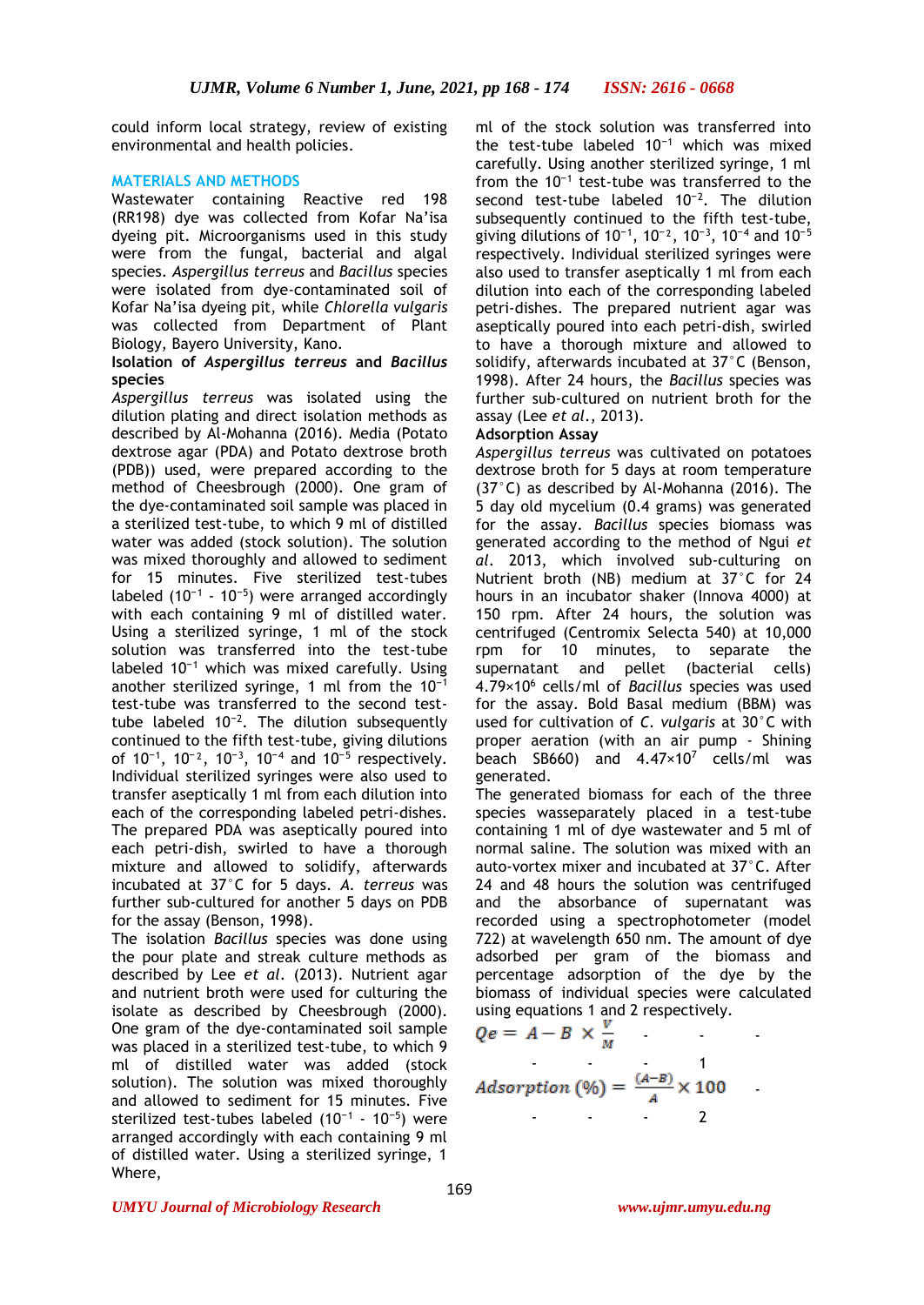Qe = Concentration of dye at equilibrium A = Initial concentration of dye in solution B = Final concentration of dye in solution V = volume of solution in millilitre, and M = quantity of biomass (Ngui *et al*., 2013; Verma *et al*., 2015; Vikrant *et al*., 2018)

All experiments were performed in triplicates and the numerical values were expressed as mean ± standard error and analyzed by one-way analysis of variance (ANOVA) using Microsoft Excel 2007. Readings were considered significant when P less than 0.05. Freundlich's isotherm was used to explain whether the adsorption process displayed a monolayer or multilayer pattern (Mahmoud *et al*., 2016).

Freundlich's equation is given by;  $Qe = Kf \times B^n$ 

Where, Qe = Concentration of dye at equilibrium,  $Kf = Freundlich's constant and n =$ Slope of graph (log Qe versus log B) (Abel *et al*., 2020).

### **RESULTS**

The result for percentage adsorption by the three species (*Aspergillus sterreus*, *Bacillus* species and *Chlorella vulgaris*) is presented in Figure 1. The maximum percentage adsorption was at 48 hours and *Chlorella vulgaris* was observed to have the adsorption of about 86.4%.



Figure 1: Percentage Adsorption of RR198 by the three Species

Table 1 shows the linear regression data for Freundlich's Isotherm for RR198 adsorption by the three species with *Bacillus* species having the highest Kf value.

| Table 1: Linear regression data for Freundlich's Isotherm for RR198 Adsorption by the three |  |  |  |  |  |
|---------------------------------------------------------------------------------------------|--|--|--|--|--|
| <b>Species</b>                                                                              |  |  |  |  |  |

| Microorganism       | Kf(L/mg) |     | D <sub>2</sub> |
|---------------------|----------|-----|----------------|
| Aspergillus terreus | 443.79   | 2.0 | 0.99           |
| Bacillus species    | 26491    | 0.8 | 0.95           |
| Chlorella vulgaris  | 14.63    |     | 0.88           |

Plate I below shows the decrease in dye colouration after 48 hours of inoculation of the three organisms in the dye solution. The assay with *Bacillus* species (c) displayed a clearer solution than that with *A. terreus* (d) and *C. vulgaris* (b), even though spectrophotometrically *C. vulgaris* had the highest percentage adsorption.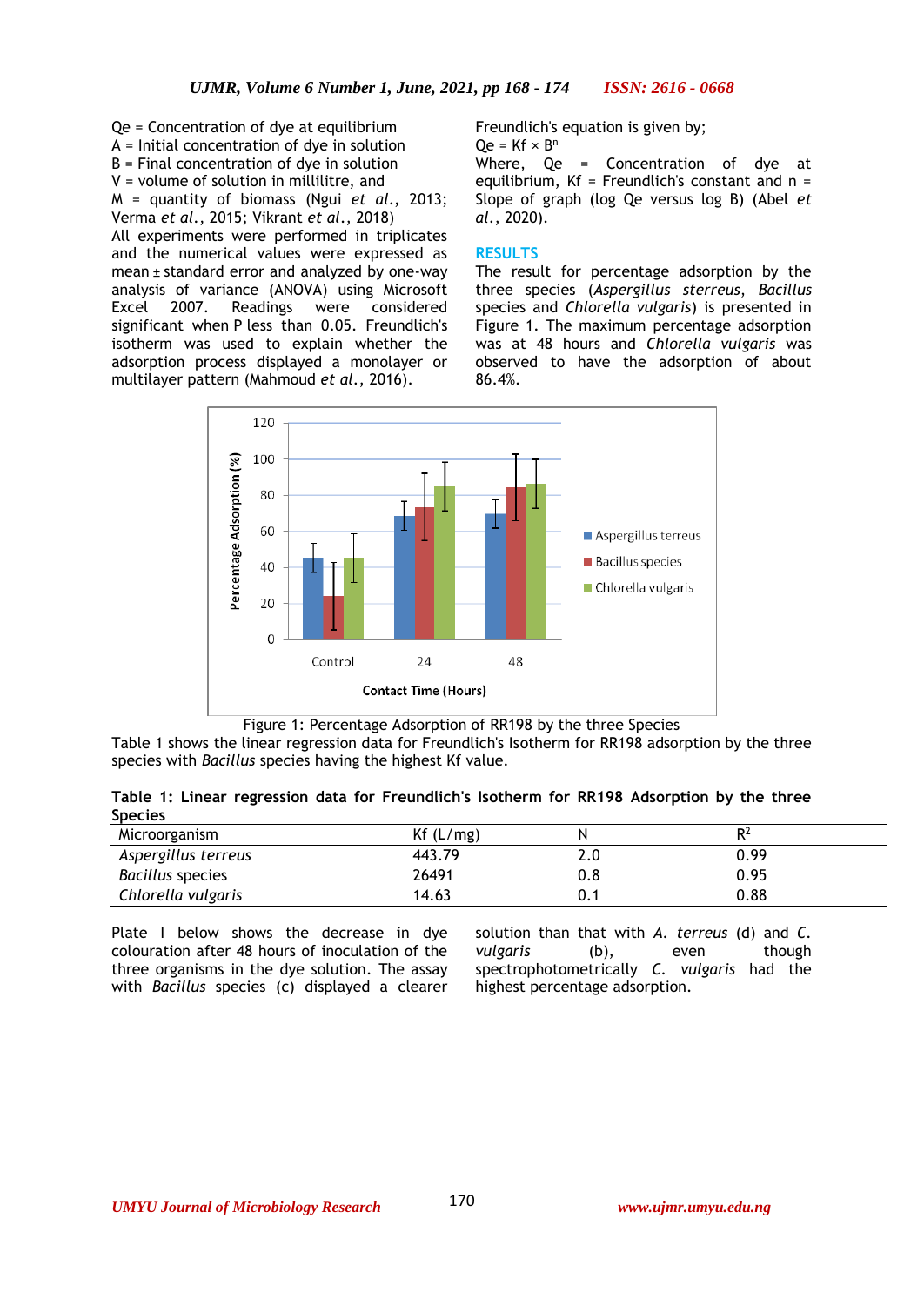

**Plate I: shows the decrease in dye colouration after 48 hours of inoculation** (a) RR198 solution (control)

- (b) Adsorption by *C. vulgaris* at 48 hours
- (c) Adsorption by *Bacillus* species at 48 hours
- (d) Adsorption by *A. terreus* at 48 hours

#### **DISCUSSION**

The maximum percentage adsorption was at 48 hours and when the incubation period was extended it was observed that spectrophotometric readings were declining which may be due to cellular activity. Previous researches have reported *C. vulgaris* to breakdown and remove certain compounds and nutrients in wastewater, as such, is capable of degrading azo compounds contained in reactive dyes to attain permissible limit for discharge into the environment (Subashini *et al*., 2018). The dye adsorption is dependent on dye concentration, period of algal inoculation and quantity of algal biomass (Ezenweani and Kadiri, 2017). Chin *et al*. (2020) reported that *C. vulgaris* decolourized methylene blue by surface adsorption through electrostatic interaction to 84% within 3 days. Furthermore, the ability of *C. vulgaris* to decolourize a variety of azo dyes through algal azoreductase enzyme was also reported by El-Sheekh *et al*. (2009). The dye removal may be attributed to the accumulation of dye ions on the surface of algal biopolymers and diffusion of the dye molecules from aqueous phase onto solid phase of the biopolymer (Gupta *et al*., 2006).

*Bacillus* species have been reported to have the ability to degrade different classes of dyes commonly used in the textile industry (Khalid *et al*., 2012). *Bacillus* species are extensively used in degradation of dyes and other toxic effluents (Saratale *et al*., 2011). For example, *Bacillus* sp. VUS decolourized Navy Blue 2GL at 94% within 18hours (Mullai *et al*., 2017). *B. fusiformis* KMK5 also perfectly (100%) decolourized Disperse Blue 79 and Acid Orange 10 within 48hours as reported by Mullai *et al*. (2017). Saranraj *et al*. (2010) also isolated *Bacillus subtilis* from the textile dye effluent sample and tested it remediating capability against some reactive dyes.

This result agrees with the findings of Karim*et al*. (2018) also revealing in their study that two *Bacilli* species were able to moderately decolourize reactive dye (Bezema Red S2-B) at 37°C within 6 days when tested as individual monocultures. Maheswar and Sivagami (2016) also studied the remediation of reactive red M5B using *B. subtilis* and *B. cereus* and the results obtained were 71.5% and 72.5% respectively. Decolourization of azo red dye by two bacterial species *Bacillus megaterium* and *Bacillus cereus* under optimum conditions was revealed to be 95% and 98% respectively (Shah *et al*., 2013). Ito *et al*. (2018) observed that during biosorption, decolourization of dyes starts with the adsorption of the dyes on bacterial cell surface, and then the colour on the stained cells disappears within a period of time depending on the rate of metabolic activity of the bacteria.

*Aspergillus terreus* has been found to be very effective in the decolourization and degradation of textile wastewaters because of the presence of various nonselective enzyme systems, which can act upon a wide range of substrates, enabling them to survive under

*UMYU Journal of Microbiology Research www.ujmr.umyu.edu.ng*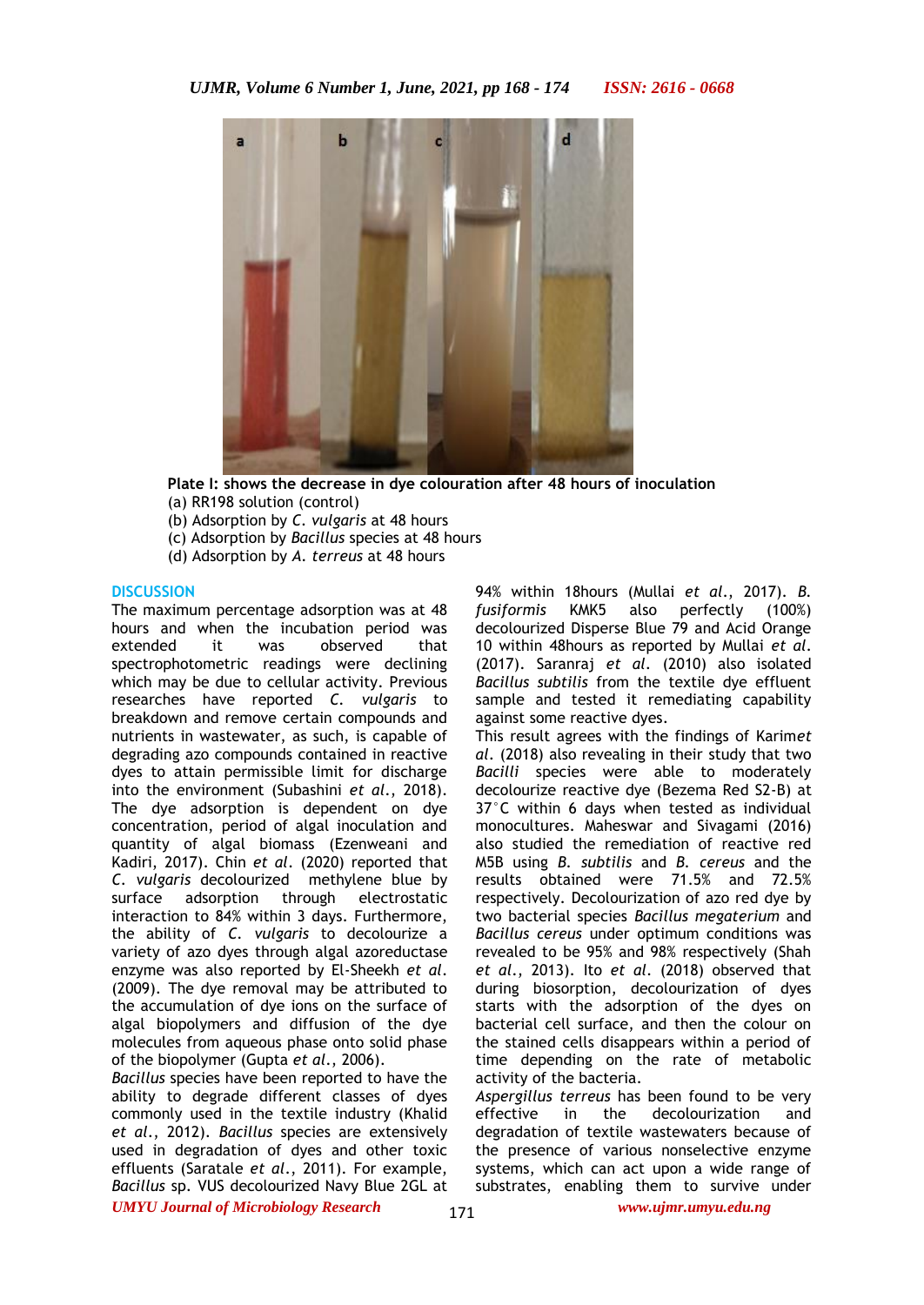harsh conditions (Kaushik and Malik, 2009; Rohilla *et al*., 2012). The secretion of laccase, lignin peroxidases, and manganese peroxidase helps them in degrading the recalcitrant components of the wastewater (Christian *et al*., 2005). *Aspergillus* species are able to adsorb different dyes through production of biomass which act as adsorbent (Fu and Viraraghavan, 2001; Bhole *et al.,* 2004). (Karthikeyan *et al*. (2010) and Wang *et al*. (2008) also revealed an *Aspergillus* species to have remediated Congo red dye and reactive brilliant red K-2BP to 94.7% within 120hours.Sen*et al*. (2016) stated that decolourization is usually accomplished by adsorption or enzymatic degradation.

Freundlich's isotherm constant, Kf revealed high values indicating an excellent adsorption capacity by all three species. A graph of log Qe against log B was plotted which revealed linear regression with  $R^2$ values less than one, thus,

# **REFERENCES**

- Abel, U.A., Habor, G.R. and Oseribho, O.I. (2020). Adsorption Studies of Oil Spill Clean-up using Coconut Coir Activated Carbon (CCAC). *IOSR J. Appl. Chem*, 13 (3-11): 42-56.
- Ahmad, M.T., Sushil, M. and Krishna, M. (2012).Influence of Dye Industrial Effluent on Physicochemical Characteristics Properties of Soil at Bhairavgarh, Ujjain, MP, India.*Research Journal of Environmental Sciences*, 1 (1): 50-53.
- Al-Mohanna, M.T. (2016). Origin of OTA: *Methods of Fungal Enumeration, Isolation and Identification*, Chapter 7, 155-241. (DOI: 10.13140/RG.2.2.12515.96809)
- Andrade, C.J. and Andrade, L.M. (2018). Microalgae for Bioremediation of Textile Wastewater: An Overview. *MOJ FoodProcess Technol*., 6 (5): 432-433.
- Benson, H.J. (1998). *Microbiological Applications; Laboratory Manual in*  General Microbiology, 7<sup>th</sup> edition, Mc-Graw Hill Company, New York, 44-45.
- Bhole, B.D., Ganguly, B., Madhuram, A., Deshpande, D. and Joshi, J. (2004).Biosorption of Methyl Violet, Basic Fuchsin and their Mixture Using Dead Fungal Biomass.*Current Science*, 86: 1641-1645.
- Cheesbrough, M. (2000).*District Laboratory Practice in Tropical Countries* (Part 2), Low-price editions, Cambridge University, Press, 47-49.

showing the occurrence of a multilayer adsorption pattern.

# **CONCLUSION**

In conclusion, the results of the study revealed that all the three species had the capacity to adsorb the reactive red 198 dye as there was significant decrease in colour affinity visually and spectrophotometrically. The highest percentage adsorption was recorded after 48 hours of inoculation, with *Chlorella vulgaris* having the highest value, then, *Bacillus* species and *Aspergillus terreus*. The results showed that there is statistically significant difference of dye adsorption among the three species with *Chlorella vulgaris* having the highest adsorption potential compared to the *Bacillus* species and *Aspergillus terreus*. The adsorption process fitted with the Freundlich's isotherm, revealing a multilayer adsorption pattern.

- Chen, K.C., Wu, J.Y., Liou, D.J. and Hwang, S.C.J. (2003).Decolourisation of the Textile Dyes by Newly Isolated Bacterial Strains.*Journal of Biotechnology,* 101: 57-68.
- Chin, J.Y., Chng, L.M., Leong, S.S., Yeap, S.P., Yasin, N.H.M. and Toh, P.Y. (2020). Removal of Synthetic Dye by *Chlorella vulgaris* Microalgae as Natural Adsorbent.*Arab. J. Sci. Eng*., 1-11.
- Christian, V., Shrivastava, R., Shukla, D., Modi, H.A. and Vyas, B.R. (2005). Degradation of Xenobiotic Compounds by Lignin-Degrading White-Rot Fungi: Enzymology and Mechanism Involved. *Indian Journal of Experimental Biology*, 43: 301-312.
- Dubey, S.K., Yadav, R., Chaturvedi, R.K., Yadav, R.K. and Minhas, P.S. (2003). Changes in Ground Water Quality as a Result of Land Disposal of Sewage Effluent: A Case Study, International Conference on "Water Quality Management", New Delhi, India. *Spatial New York Science Journal,* 3 (4).
- El-Sheekh, M.M., Gharieb, M.M. and Abou-El-Souod, G.W. (2009).Biodegradation of Dyes by some Green Algae and Cyanobacteria.*Int. Biodeterior. Biodegrad*., 63: 699-704.
- Ezenweani, S.R. and Kadiri, M.O. (2017).Decolourization of Textile Dye Using Microalgae (*Chlorella vulgaris* and *Sphaerocysticschroeteri*).*Int. J. Res. Agric. Sci.*, 4 (9): 15-20.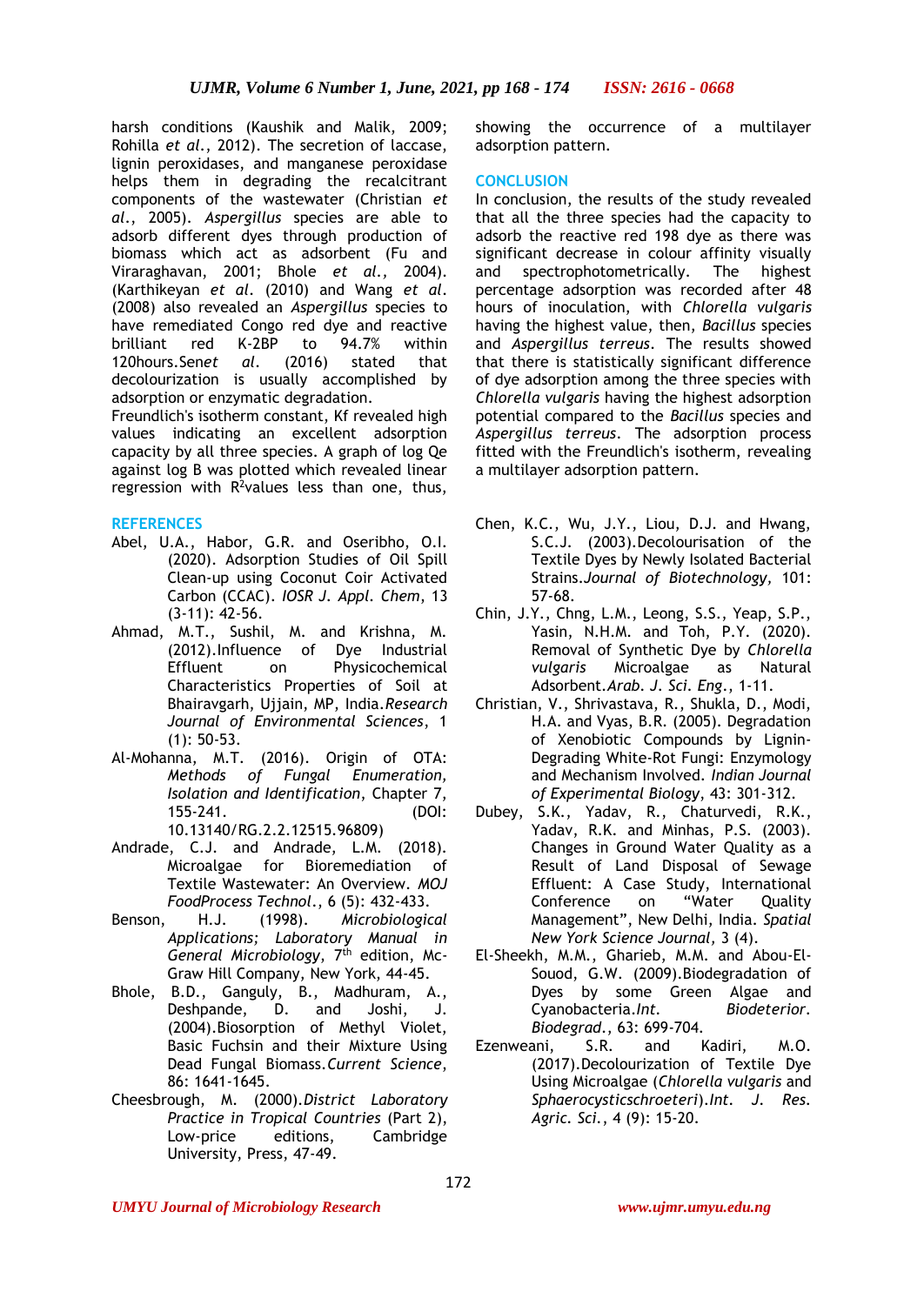- Fu, Y. and Viraraghavan, T. (2001). Fungal Decolorization of Dye Wastewater: A Review. *Bioresour Technol*., 79: 251– 262.
- Gomez, A.J.L., Giráldez, I., Sánchez-rodas, D. and Morales, E. (2000). Comparison of the Feasibility of Three Goncalves, E.P.R., Bonaventura, R.A.R., and Mouvet, C. Sediments and Aquatic Mosses as Pollution Indicators for Heavy Metals in the Ave River Basin, Portugal. *The Science of the Total Environment*,114: 7-24.
- Gupta, V.K., Rastogi, A., Saini, V.K. and Jain, N. (2006).Biosorption of Copper (II) from Aqueous Solutions by *Spirogyra* Species.*J. Colloid Interface Sci*., 296: 59-63.
- [Ito,](https://www.sciencedirect.com/science/article/pii/S2212371718300921#!) T. [Shimada,](https://www.sciencedirect.com/science/article/pii/S2212371718300921#!) Y. and [Suto,](https://www.sciencedirect.com/science/article/pii/S2212371718300921#!) T. (2018).Potential Use of Bacteria Collected from Human Bands for Textile Dye Decolorization. *[Water Resources](https://www.sciencedirect.com/science/journal/22123717)  [and Industry](https://www.sciencedirect.com/science/journal/22123717)*, [20:](https://www.sciencedirect.com/science/journal/22123717/20/supp/C) 46-53.
- Karim, M.E., Dhar, K. and Hossain, M.T. (2018). Decolorization of Textile Reactive Dyes by Bacterial Monoculture and Consortium Screened from Textile Dyeing Effluent. *Journal of Genetic Engineering and Biotechnology*, 16(2): 375-380.
- Karthikeyan, K., Nanthakumar, K., Shanthi, K. and Lakshmanaperumalsamy, P. (2010). Response Surface Methodology for Optimization of Culture Conditions for Dye Decolorization by a Fungus *Aspergillusniger* HM11 Isolated from Dye Affected Soil. *Iran. J. Microbiol*., 2: 213-222.
- Katheresan, V., Kansedo, J. and Law, S.Y. (2018). Efficiency of Various Recent Wastewater Dye Removal Methods: A Review. *J. Environ. Chem. Eng*., 6 (4): 4676-4697.
- Kaushik, P. and Malik, A. (2009). Fungal Dye Decolourization: Recent Advances and Future Potential. *Environment International*, 35: 127-141.
- Khalid, A., Kausar, F., Arshad, M., Mahmood, T. and Ahmed, I. (2012). Accelerated Decolorization of Reactive Azo Dyes Under Saline Conditions by Bacteria Isolated from Arabian Seawater Sediment. *Applied Microbiology and Biotechnology*, 96: 1599-1606.
- Kirk, T.K., Lamar, R.T. and Glaser, J.A. (1992).*The Potential of White-rot Fungi in Bioremediation. Biotechnology and Environmental Science Molecular*

*Approaches*, Mongkolsuk, S. (Ed.), Plenum Press, UK, 131-138.

- Kotoula, D., Iliopoulou, A., Irakleous-Palaiologou, E., Gatidou, G., Aloupi, M., Antonopoulou, P., Fountoulakis, M.S. and Stasinakis, A.S. (2020). Municipal Wastewater Treatment by Combining in Series Microalga *Chlorella sorokiniana* and Macrophyte*Lemna minor*: Preliminary Results. *J. Clean. Prod*., 271: 122704 (1-7).
- Lee, D.J., Show, K.Y., & Wang, A. (2013). Unconventional Approaches to Isolation and Enrichment of Functional Microbial Consortium – A Review*.Bioresource Technology,* **136**: 697- 706.
- Maheswari, N.U. and Sivagami, S. (2016). Biological Degradation of Textile Dyes Using Marine *Bacillus* Species.*Int. J. Pure App. Biosci*., 4(4): 123-128.
- Mahmoud, M.S., Mostafa, M.K., Mohamed, S.A., Sobhy, N.A. and Nasr, M. (2016). Bioremediation of Red Azo Dye from Aqueous Solutions by *Aspergillusniger* Strain Isolated from Textile Wastewater, *J. Environ. Chem. Eng*., 5 (1): 547-554.
- Mullai, P., Yogeswari, M.K., Vishali, S., TejasNamboodiri, M.M., Gebrewold, B.D., Rene, E.R. and Pakshirajan, K. (2017). *Aerobic Treatment of Effluents from Textile Industry*. Current Developments in Biotechnology and Bioengineering: Biological Treatment of Industrial Effluents, Elsevier Publications, 1-44.
- Namdhari, B.S., Rohilla, S.K., Salar, R.K., Gahlawat, S.K., Bansal, P. and Saran, A.K. (2012).Decolorization of Reactive Blue MR, Using *Aspergillus*Species Isolated from Textile Wastewater. *ISCA J. Biological Sci.,* 1 (1): 24-29.
- Ngui, S.N., Azham, Z., Hairul, A.R. and Ahmad, H. (2013). Decolourisation of Synthetic Dyes by Endophytic Fungal Flora Isolated from Senduduk Plant (*Melastoma malabathricum*). *Hindawi Publishing Corporation, ISRN Biotechnology*, Article ID 260730, 2013: 1-8.
- Palanivelan, R., Rajakumar, S., Jayanthi, P. and Ayyasamy, P.M. (2013). Potential Process Implicated in Bioremediation of Textile Effluents: A Review. Pelagia Research Library, *Adv. Appl. Sci. Res.,* 4 (1): 131-145.